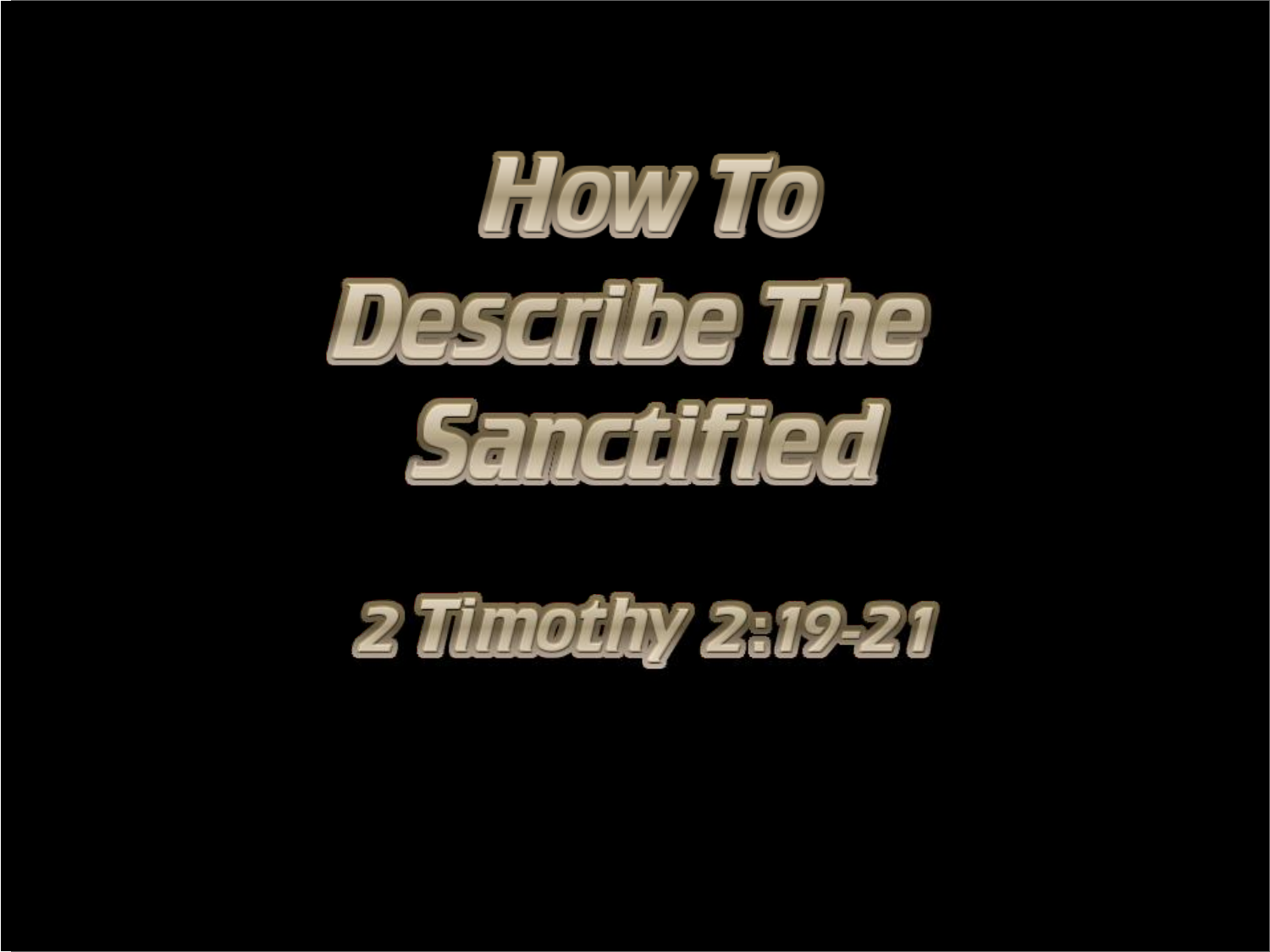### **2 Timothy 2:19-21**

- **19 Nevertheless the foundation of God standeth sure, having this seal, The Lord knoweth them that are his. And, let every one that nameth the name of Christ depart from iniquity.**
- **20 But in a great house there are not only vessels of gold and of silver, but also of wood and of earth; and some to honour, and some to dishonour.**
- **21 If a man therefore purge himself from these, he shall be a vessel unto honour, sanctified, and meet for the master's use, and prepared unto every good work.**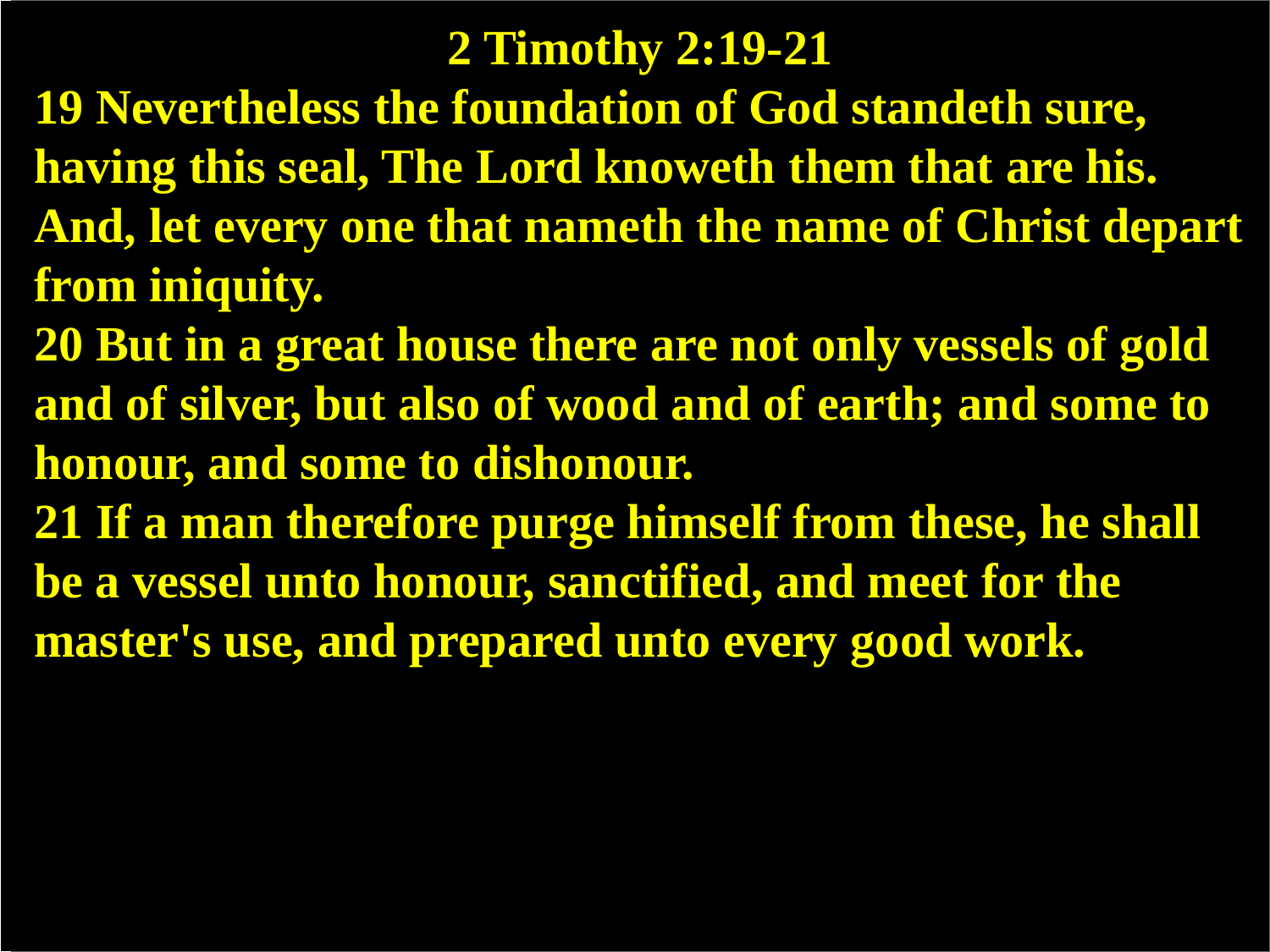#### **Four Conditions Of The Christian**

- **Christians are…**
- **A. Known of God (v 19)**
- **B. Named for God (v 20)**
- **C. Useful to God (v 21)**
- **D. Made by God**
- **Hebrews 13:12**
- **Wherefore Jesus also, that he might sanctify the people with his own blood, suffered without the gate.**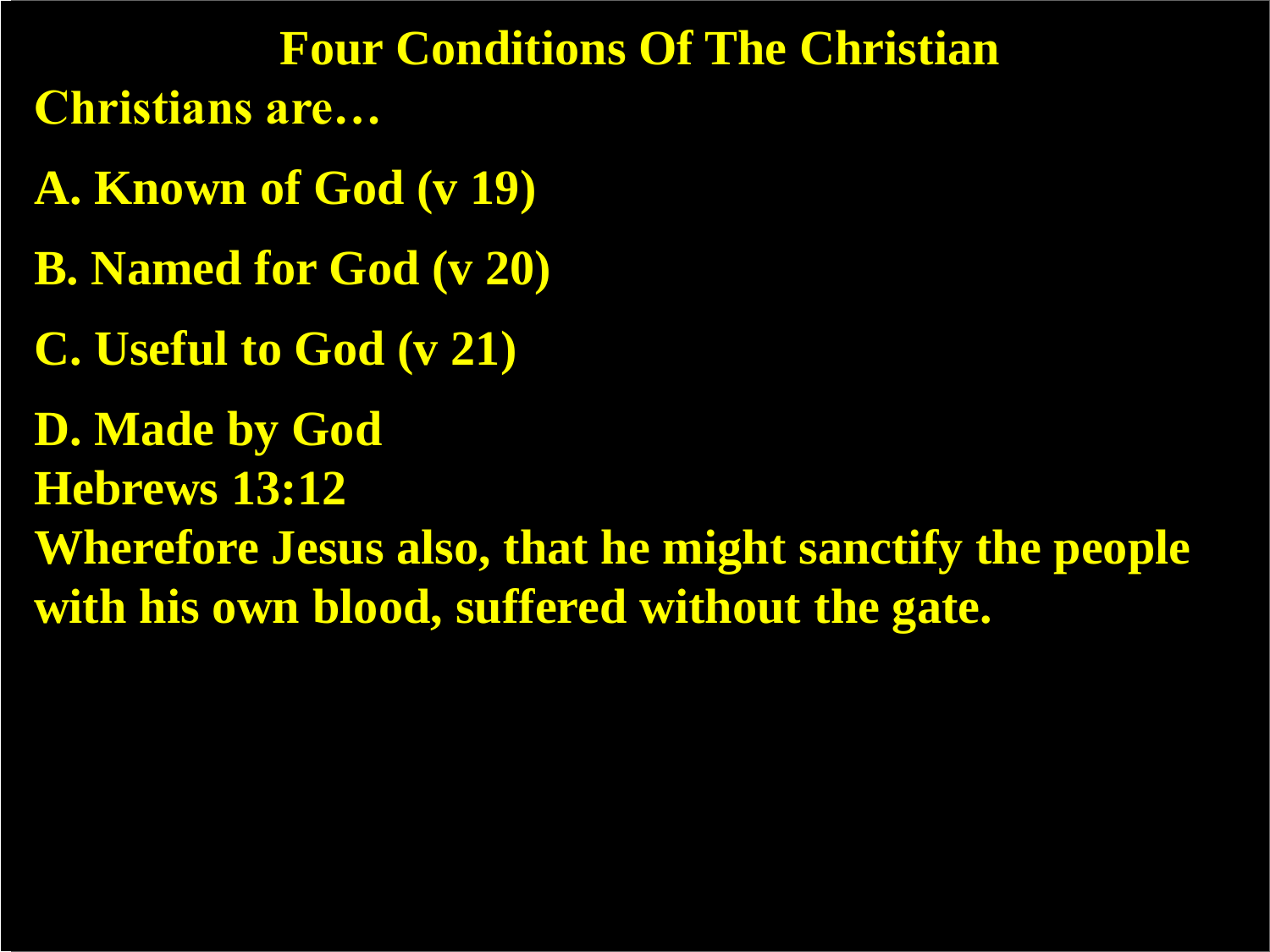# **Acts 15:9 I. They Are Purified**

**And put no difference between us and them, purifying their hearts by faith.**

- **A. Repentance and faith brings forgiveness of sins Acts 3:19**
- **Repent ye therefore, and be converted, that your sins may be blotted out, when the times of refreshing shall come from the presence of the Lord.**
- **B. Purification takes a total commitment**
- **1 Corinthians 5:7**
- **Purge out therefore the old leaven, that ye may be a new lump, as ye are unleavened. For even Christ our passover is sacrificed for us:**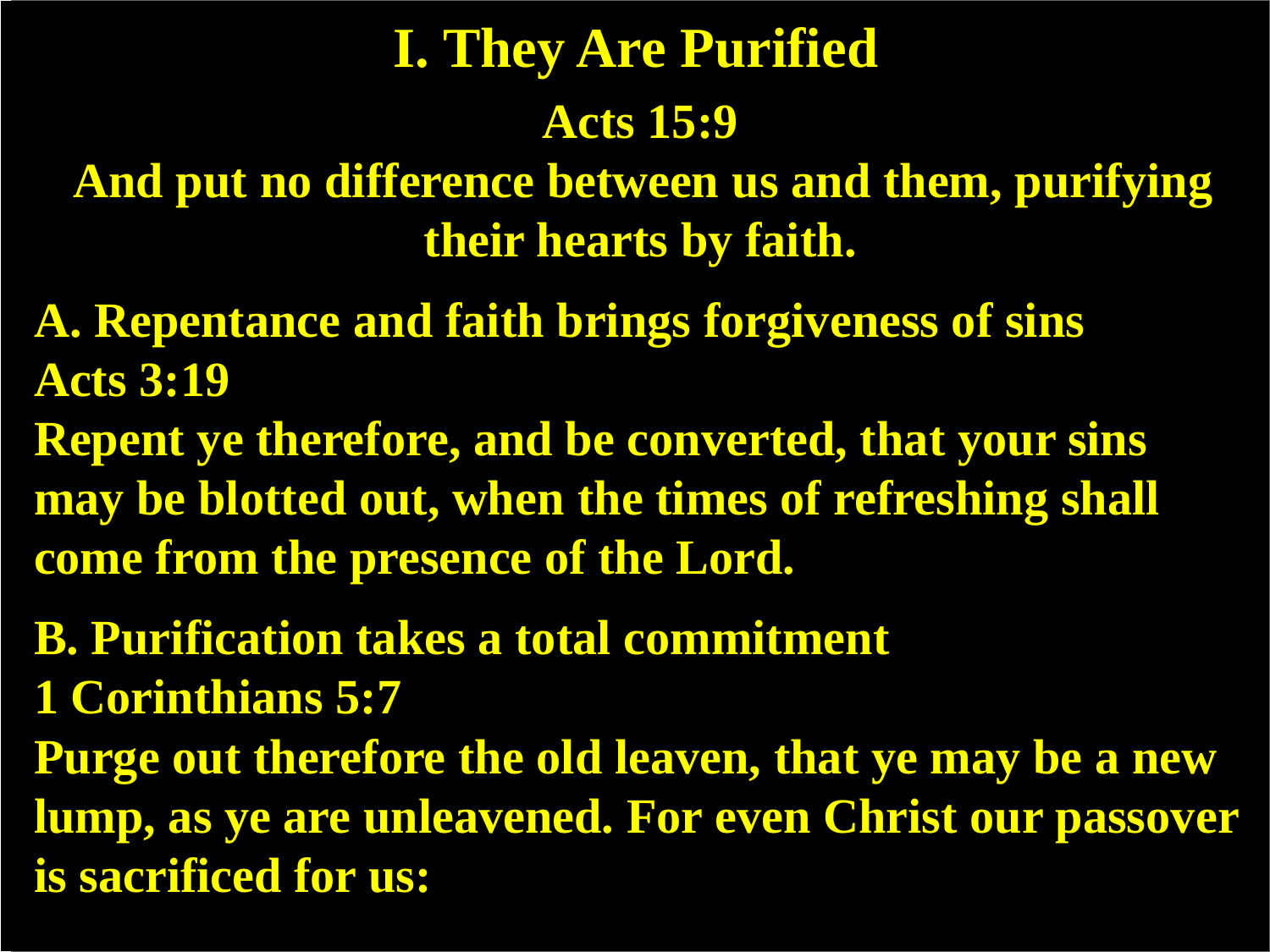# **Psalm 107:9 II. They Are Satisfied**

**For he satisfieth the longing soul, and filleth the hungry soul with goodness.**

**A. Many are seeking something to satisfy Satisfy = have in excess**

**B. Jesus Christ offers peace and contentment Philippians 4:7 And the peace of God, which passeth all understanding, shall keep your hearts and minds through Christ Jesus.**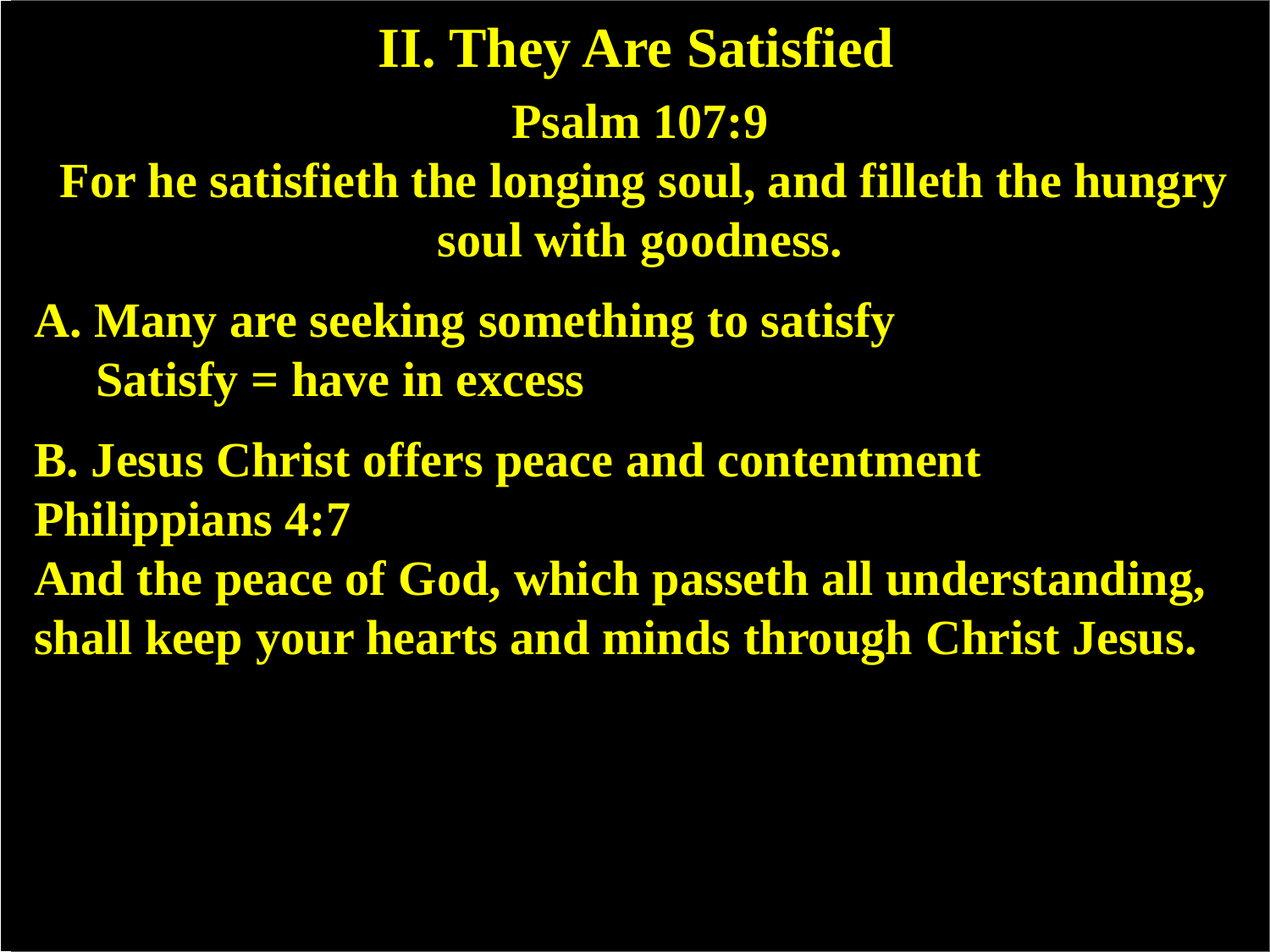### **Luke 10:19 III. They Are Fortified**

**Behold, I give unto you power to tread on serpents and scorpions, and over all the power of the enemy: and nothing shall by any means hurt you.**

**A. God is the source of all power. Ephesians 3:20 Now unto him that is able to do exceeding abundantly above all that we ask or think, according to the power that worketh in us,**

**B. The Holy Spirit gives strength, courage, protection, and direction** 

**2 Timothy 1:7**

**For God hath not given us the spirit of fear; but of power, and of love, and of a sound mind.**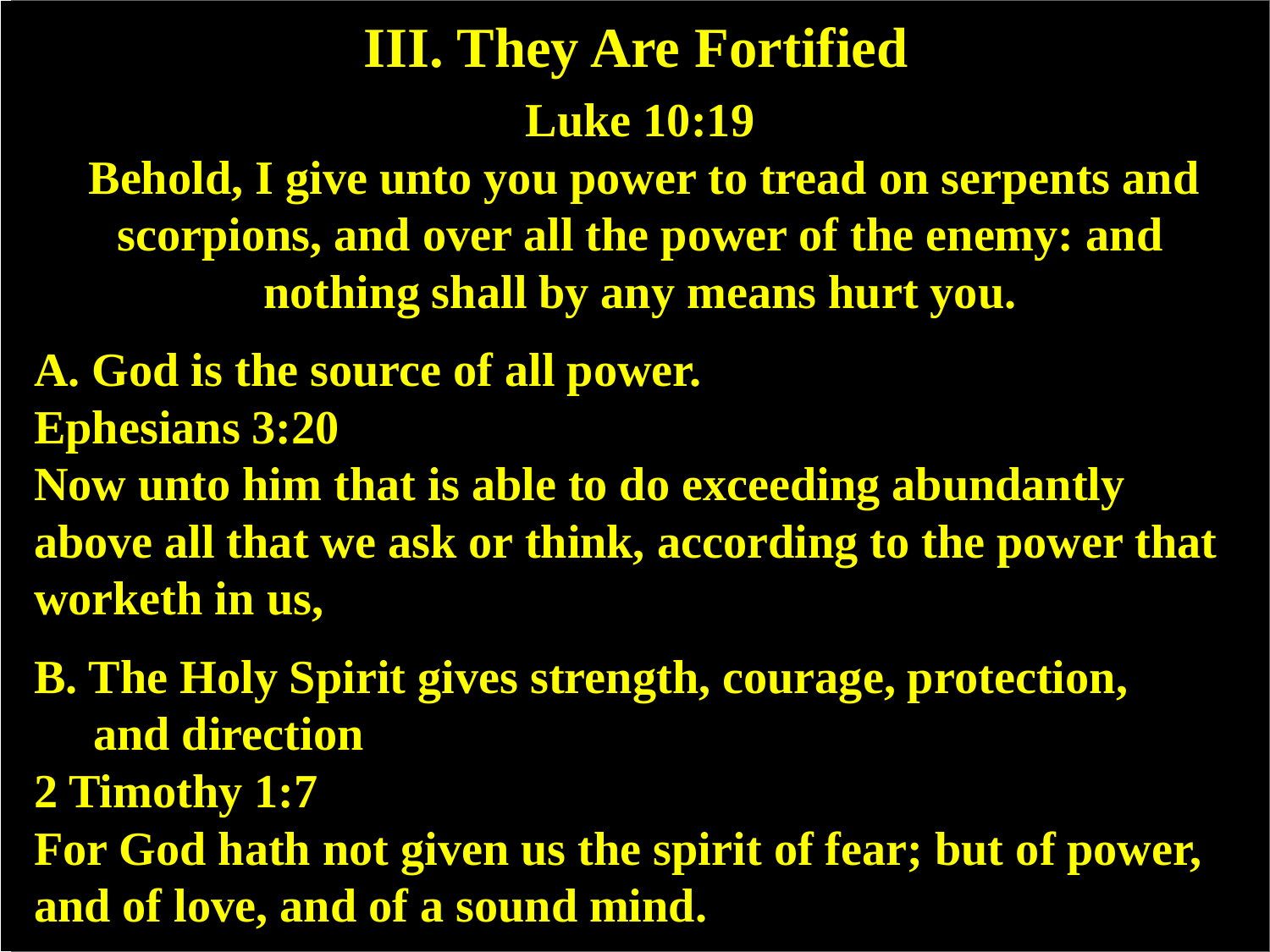# **Luke 19:13 IV. They Are Occupied**

**And he called his ten servants, and delivered them ten pounds, and said unto them, Occupy till I come.**

**A. Christian should be occupied with spiritual attitudes Hebrews 10:24 And let us consider one another to provoke unto love and** 

**to good works:**

**B. Christians need to be occupied in spiritual actions 2 Corinthians 6:1**

**We then, as workers together with him, beseech you also that ye receive not the grace of God in vain.**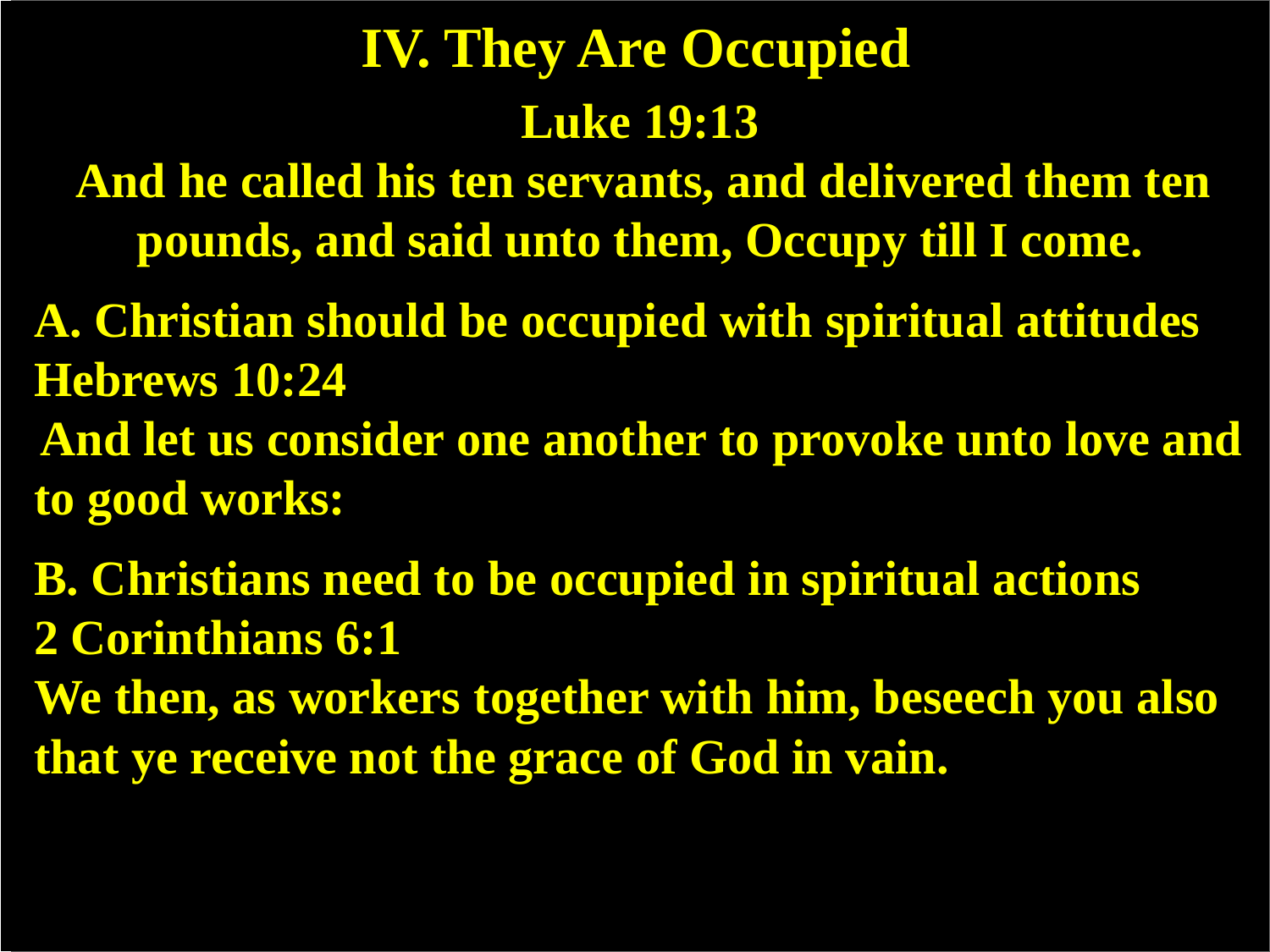**1 Corinthians 15:52 In a moment, in the twinkling of an eye, at the last trump: for the trumpet shall sound, and the dead shall be raised incorruptible, and we shall be changed. V. They Will be Glorified**

**A. Christians are subject things that corrupt**

- **B. When Christ appears, we shall be changed to be like Him**
- **Colossians 3:4**

**When Christ,** *who is* **our life, shall appear, then shall ye also appear with him in glory.**